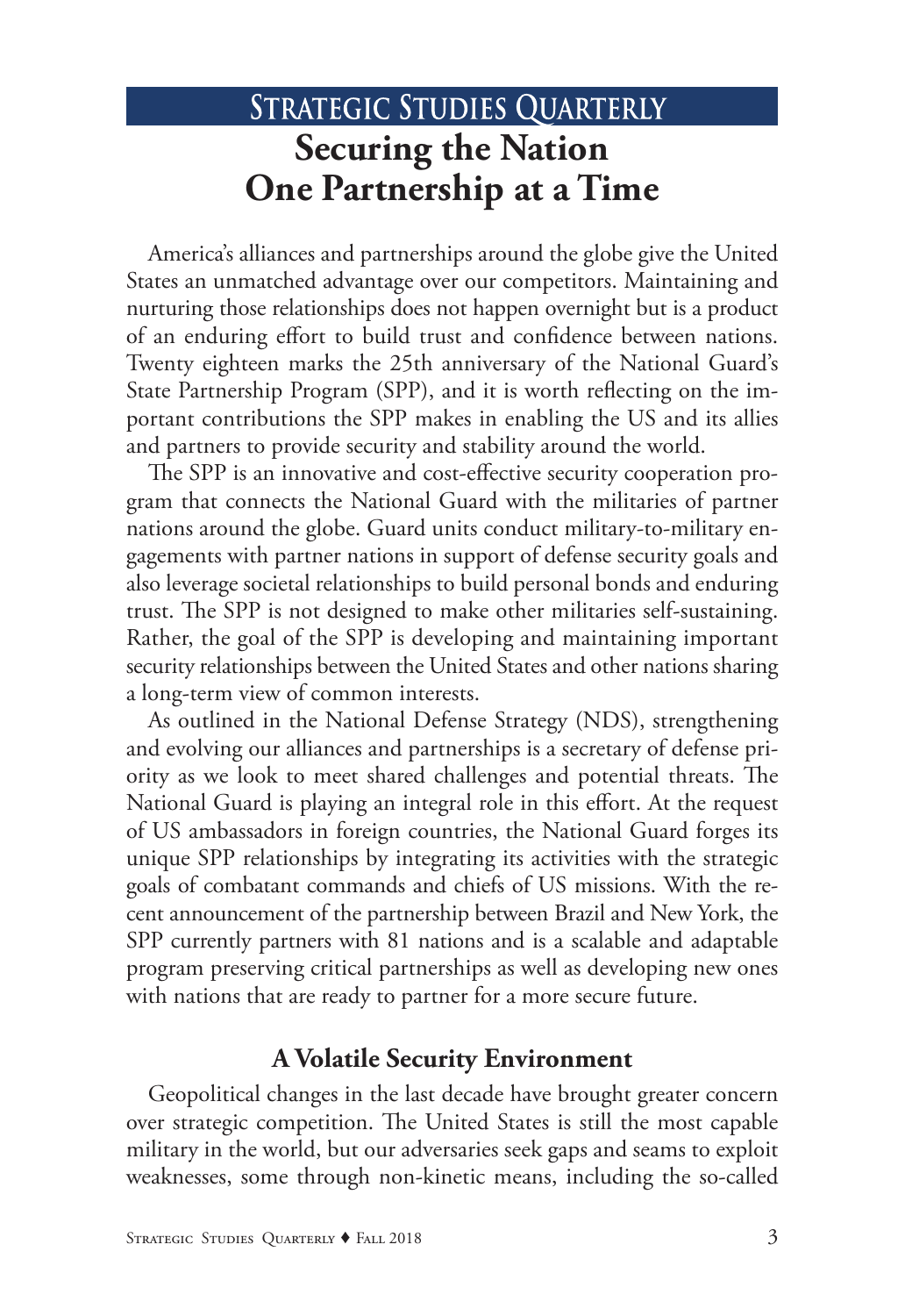gray zones of warfare. We are seeing strategies that use all instruments of national power to compete within every aspect of the diplomatic, informational, military, and economic spheres. China is now a dominant player in the global economy, which has allowed it to increase spending for the People's Liberation Army and assert territorial claims in the South China Sea. Russia seeks to revise the international order and change longstanding universal norms through force and unconventional means that combine military action, coercive economic tools, diplomacy, and disinformation campaigns. Iran and its Revolutionary Guard Corps are attempting to dominate the Middle East through support of rogue organizations and their own military operations. Despite recent developments, security on the Korean Peninsula remains an international concern. Nonstate actors throughout the world with more sophisticated capabilities present new dangers abroad and in the homeland. All of these threats differ in geography and scale, making unilateral action a risky proposition that would stretch the capabilities of the US and its military. Without allies and partners, these threats become more difficult to deal with. In a competitive world with diverse threats, the US must attract and work with allies as a means of achieving a competitive advantage and decisive edge.

# **Standing Together: The Value of Alliances**

Like-minded nations committed to collective defense provide a number of critical benefits—particularly strong economies so essential to security. When putting an economic value on our partnerships and alliances, the aggregate GDP for the US and our European and Pacific allies is \$44.4 trillion, two and a half times the US GDP alone. Additionally, 13 of the top 20 militaries in the world are close US allies with a total of \$1 trillion in defense spending and approximately four million personnel. Beyond direct military and economic power, allies offer additional perspectives on courses of action, provide diplomatic and political support in international forums, contribute essential logistical and transit hubs, and, as a collective group, add legitimacy to the use of military force. This level of political, economic, and military might is underwriting the ability of our alliances to share the burdens of promoting global peace and security.

Allies and partners are force multipliers in terms of manpower, capabilities, and resources. Ultimately, in any armed conflict, allies and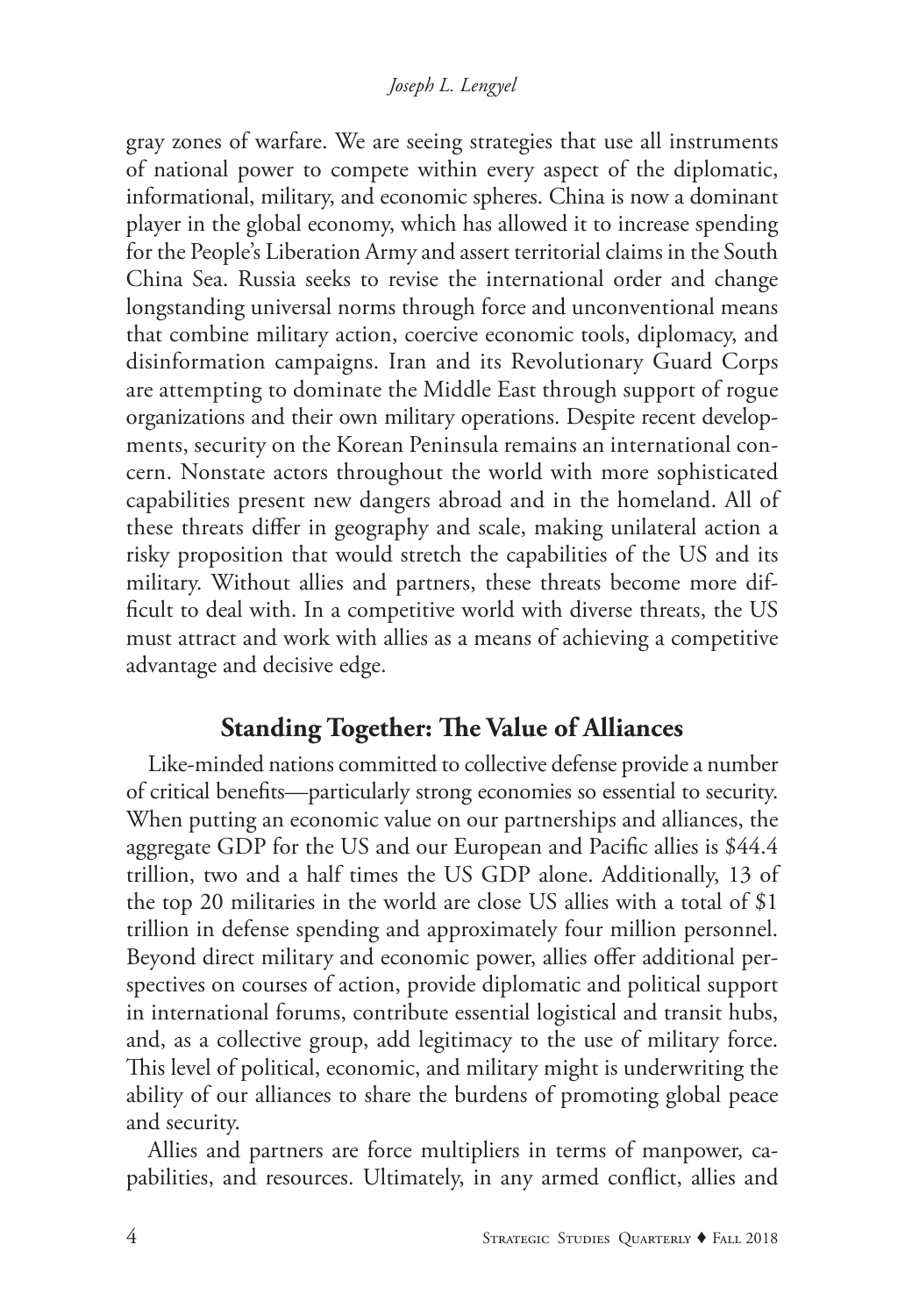partners training together regularly substantially increase their combat capability. However, working with others is not always easy. While states may share common interests, they don't always have identical values or views. Nonetheless, the benefits of engaging allies and partners far outweigh the cost or occasional disagreement. Successful alliances share burdens and invest time and effort in creating enduring relationships. They are built on cultural understanding and a respect for each other's sovereignty. Alliances based on such characteristics are far more effective than those that are transactional, coercive, or intimidating. The SPP promotes healthy, enduring partnerships committed for the long term, beyond the completion of initial objectives. East-Central Europe after the fall of communism serves as a great example.

# **Founding of the State Partnership Program**

With the fall of the Berlin Wall in 1989 and the collapse of the Soviet Union in 1991, a number of states chose a path toward democratization and integration when Eastern Europe broke free of authoritarian rule. The US sought to assist these states in reforming their militaries as a means to institutionalize democratic processes, promote respect for the rule of law, and reinforce healthy civil-military relations. The best way to create a Europe whole and free was to ensure new democracies built the institutions and capabilities that would support their individual reform efforts.

In 1992, US European Command initiated military-to-military engagements to assist in reforming the militaries of former Soviet-controlled republics and Warsaw Pact countries through an initiative called the Joint Contact Team Program (JCTP). The National Guard played a central role in these engagements. Each country desired to form reservebased forces to promote democratization through civilian control of the military while also appearing less threatening to Russia. The National Guard had the additional advantage of being well suited to cooperate on issues such as disaster management, search and rescue, military education, and civil-military relations, areas of particular interest to the emerging democracies. The SPP, an outgrowth of the JCTP, signed its first partnerships in April 1993 with Estonia, Latvia, and Lithuania partnering with Maryland, Michigan, and Pennsylvania, respectively.

In forming these new relationships, economic, demographic, and military size were some of the factors considered so the partnerships would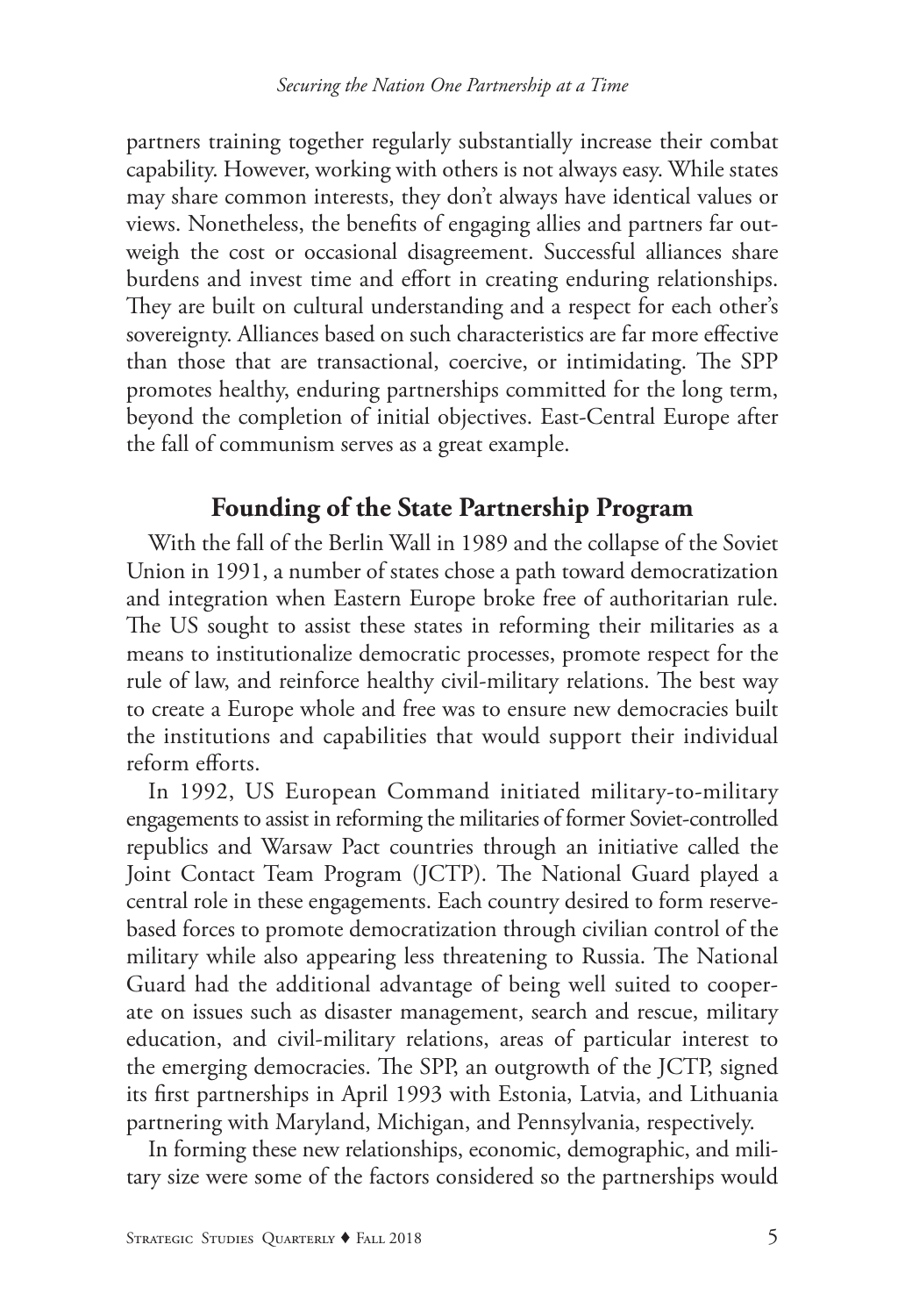#### *Joseph L. Lengyel*

be advantageous for both sides. Small states such as Maryland partnered with Estonia. Later, Illinois, with its large Polish-American community, matched up with Poland. Oil states such as Oklahoma and Azerbaijan were aligned together, while the state of Georgia teamed up with the country of Georgia. In the case of Iowa's partnership with Kosovo, increased ties spawned the opening of Kosovo's first foreign consulate in Iowa, which helps foster economic and business ties.

In each of these partnerships, the SPP went well beyond military aspects benefitting both partners in other sectors of society. The SPP currently has nine partnerships in the Indo-Pacific region that focus on broad and diverse engagements such as peacekeeping training, humanitarian assistance, disaster relief, search and rescue exchanges, noncommissioned officer development, and medical exchanges. State partnerships have also flourished in Latin America, with 24 nations participating in the program. Currently, the SPP has relationships throughout the world with nations such as Togo, Belize, Tonga, and Kyrgyzstan, creating opportunities for future engagement and mutual assistance.

# **The Broader DOD Strategy**

The US National Defense Strategy provides three key elements in its efforts to strengthen alliances: uphold a foundation of mutual respect, responsibility, priorities, and accountability; expand regional consultative mechanisms and collaborative planning; and deepen interoperability. The Department of Defense has multiple tools to achieve these objectives, including security assistance; security cooperation; military-to-military leader and staff engagement; promotion of regional cooperation; participation in multinational exercises; and agreements on facilities, basing, and transit of forces. The operational National Guard is fully integrated with the National Defense Strategy through these activities as a part of the joint force and adds a unique contribution through the SPP. At a time when resources are being shifted and readiness is essential for strategic competition, the SPP provides DOD with a scalable and tailored approach to security cooperation and partner enhancement.

Regardless of geographic location, the National Guard consults and coordinates with combatant commanders, US country teams, and the host nations to understand the full range of issues affecting the partner nation. SPP events are led by the respective state adjutants general, who seek maximum impact of the SPP engagements by developing a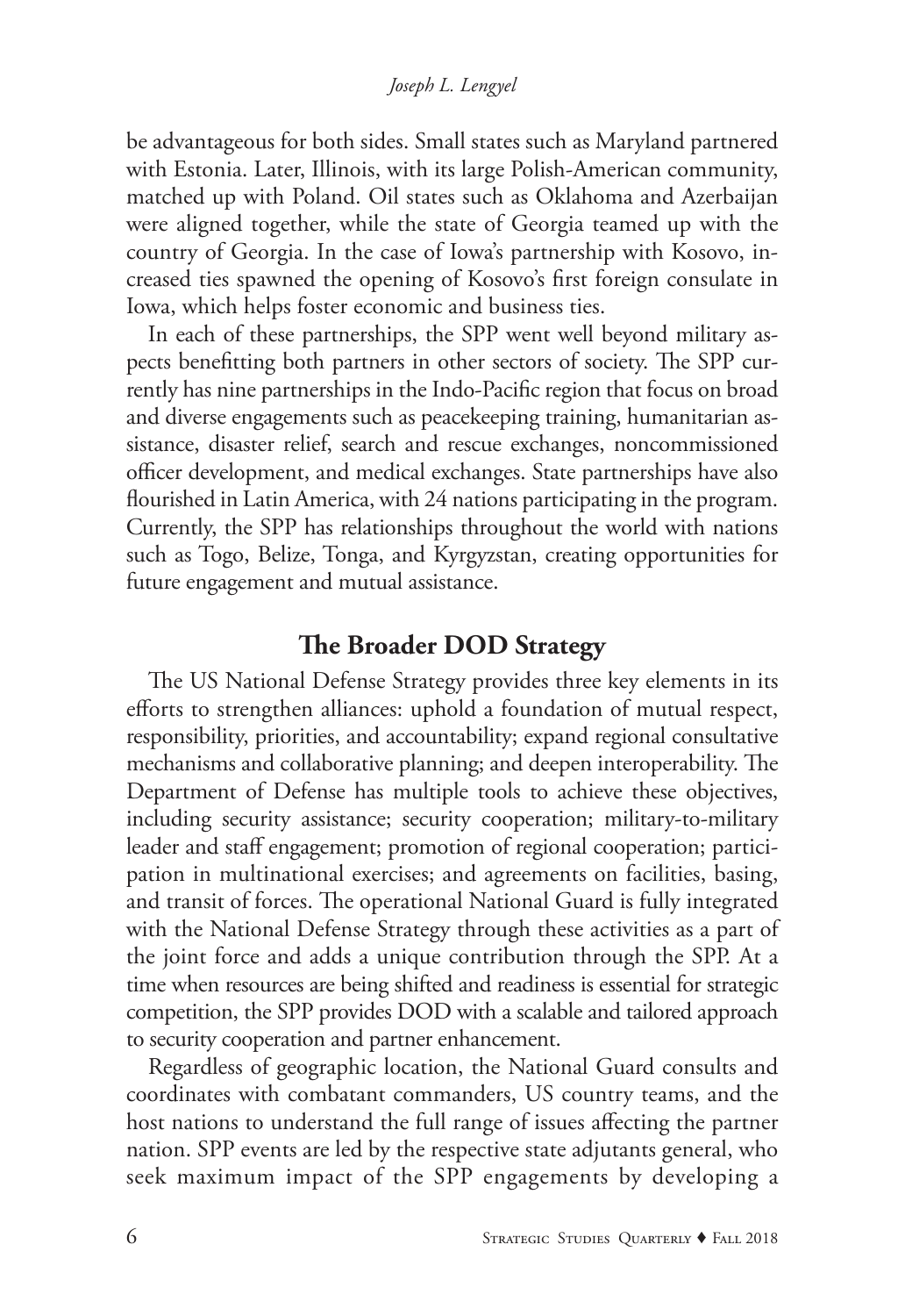program that is in the interest of both countries. In addition, the majority of SPP partner nations have National Guard Bilateral Affairs Officers (BAO) living in the partner nation, participating in the development of an embassy's engagement plan, and ensuring SPP events that are conducted by combatant commands are consistent with the ambassador's intent.

One strategic benefit resulting from the SPP is many of our partners who began as security consumers evolved into global security providers. Seventy-nine times, our partners have co-deployed with the National Guard in Afghanistan and Iraq. For example, the Illinois and Poland partnership is one of the most robust and successful security cooperation partnerships in Europe. Poland and Illinois signed their partnership in 1993 with the goal of professionalizing Polish forces, bringing their forces up to NATO standards, and providing peacekeeping training. Poland was accepted as a member of NATO in 1999, and since the beginning days of the wars in Iraq and Afghanistan, Poland has co-deployed with the Illinois National Guard multiple times and contributed thousands of troops. Today Polish forces along with the Illinois National Guard are at the forefront of US deterrence and assurance activities in East-Central Europe.

Beyond the number of exercises, deployments, and military-to-military events, another striking feature of the SPP is how it cultivates personal relationships that enhance, influence, and promote access. Nowhere was this more evident than when Russia illegally annexed Crimea and fomented an armed conflict in eastern Ukraine. Chiefs of defense from Ukraine and other states bordering Russia were quick to engage with their partner adjutants general, providing invaluable information to the Joint Chiefs of Staff and informing the US response.

## **The Future State Partnership Program**

The SPP is future focused and adaptive to geopolitical changes. As we celebrate the 25th anniversary of the SPP, we have seen the program evolve from assisting nations in developing more modern and professional militaries functioning under civilian control to partnerships that look to deepen interoperability with complementary capabilities and forces. Beyond the military benefits, we have witnessed the fruits of these relationships as they help the United States maintain and grow its alliances across the globe through enduring and personal relationships. What began as a program of 10 partnerships in Eastern Europe has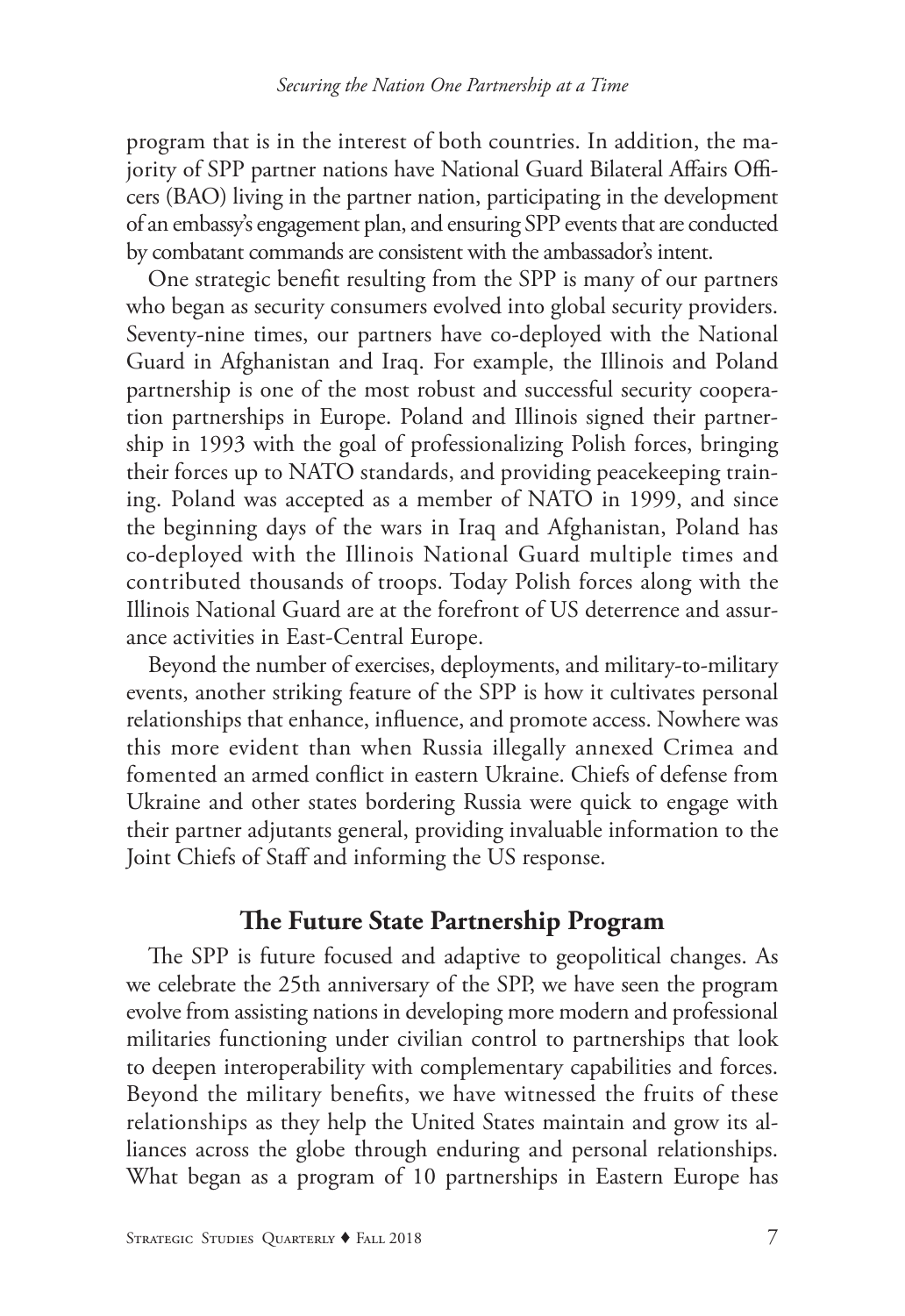spread across five continents and currently encompasses approximately one-third of the nations in the world.

The National Defense Strategy's priorities include expanding Indo-Pacific alliances and partnerships, fortifying the trans-Atlantic NATO alliances, forming enduring coalitions in the Middle East, sustaining advantages in the Western Hemisphere, and supporting relationships to address significant terrorist threats in Africa. Our state partnerships are located in all of these strategic regions as a part of the "long game." For instance, the Indo-Pacific region will continue to play an important role in the global security environment. Encompassing three of the most populous nations in the world (China, India, and Indonesia), two of the three largest economies in the world (China and Japan), and home to several of the largest militaries in the world, this vast area and its partnerships and alliances will be paramount in ensuring a stable and peaceful region. The African continent with its vast population and resources is also a potential area for future partnership growth.

As the security environment continues to change, the State Partnership Program will adjust and develop accordingly. In a recent example from the evolving cyber domain, Estonia, Latvia, and Lithuania worked with their National Guard partners in Maryland, Michigan, and Pennsylvania respectively in a USEUCO-hosted cyber defense exercise preparing for a cyber incident that requires a multinational response. In working with partners that can assist in other regions of the world, Serbia and its partner, the Ohio National Guard, travelled to Angola to conduct a trilateral medical exchange. These are just a few compelling examples that show the SPP serves as a cost-effective strategy that enhances security capabilities while promoting essential pillars of a free and democratic society.

In its initial stages, the SPP forged relationships in Europe that still exist today and are stronger than ever. In our wars in Afghanistan and Iraq, our partner nations co-deployed with their partner states leveraging forces and capabilities where the sum was greater than its individual parts. The SPP will preserve the building blocks of its foundational partnerships while continuing to forge partnerships that are every bit as important as developing next-generation weapons. The importance of allies and partners that share common values and interests was succinctly described by Defense Secretary James Mattis when he stated, "nations with strong allies thrive, while those without stagnate and wither." The National